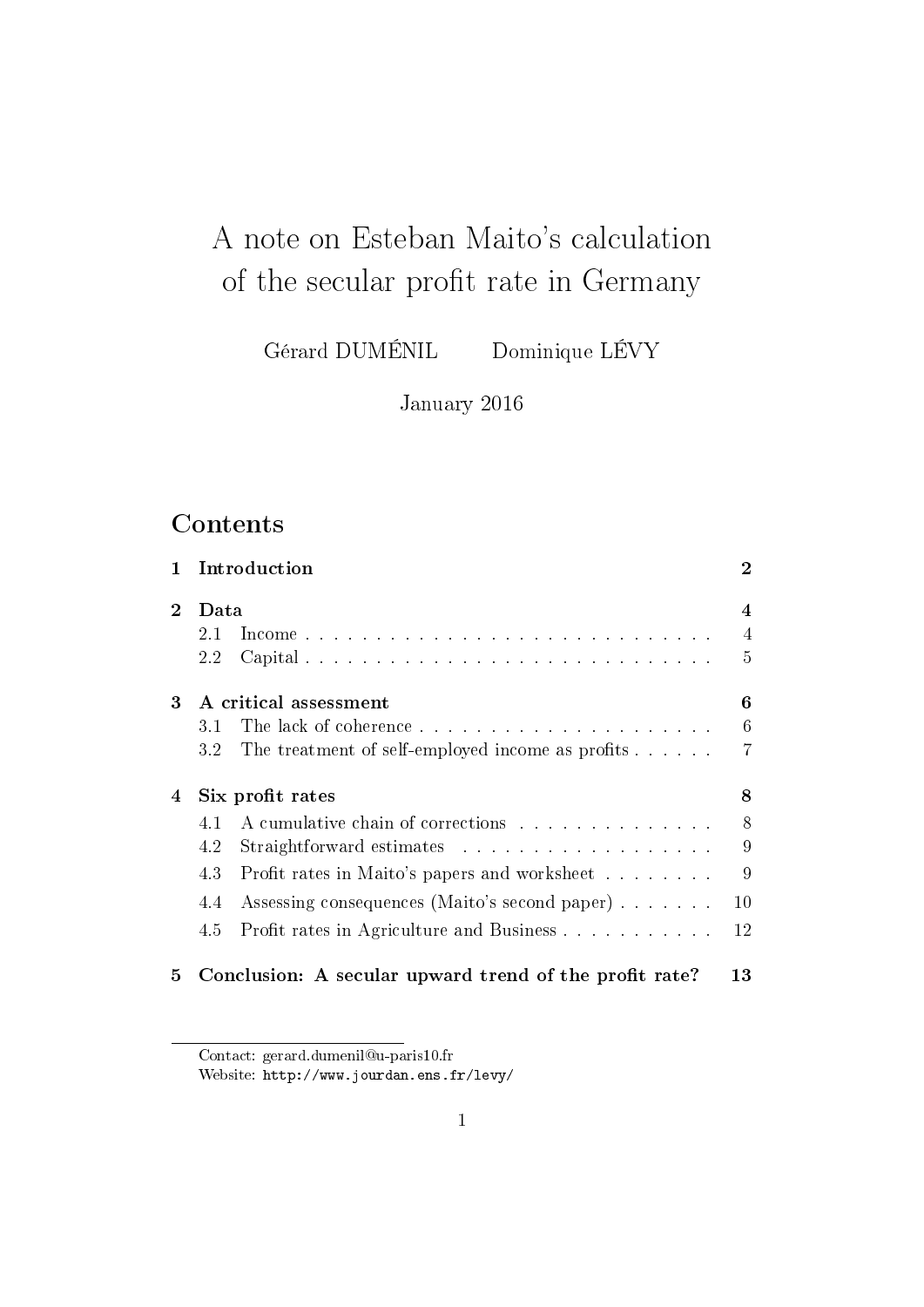### 1 Introduction

This paper is a note on Esteban Maito's calculations of the profit rate in Germany since the mid-19th century. We began to work on Maito's paper as it was discussed during a cession during a Conference in King's College<sup>1</sup> (2014). We received a revised version when we sent the first draft of this note to Maito  $(2015,$  The "final draft").

This calculation is part of a gigantic and, in this respect quite impressive, research program, whose outcome was the determination of a "global" profit rate" over a period of about one and a half century. The result is spectacular, since a steady decline of the global profit rate is revealed, thus, fully vindicating Marx's analysis and nurturing Maito's conviction of the key importance of the tendency for the profit rate to fall in Marx's thesis regarding the "transience" of capitalism.

Fourteen countries is much less than the entire globe, but still a lot, and the mid-19th century is a very early point of departure. Although, years ago, we put forward a similar calculation for the U.S. economy since 1869, we believe such ambitious calculations must be considered cautiously.

Long-term estimates are difficult. Data sets have been produced by historians of the economy, but the sources are scant and strong assumptions must be made. Thomas Piketty and Gabriel Zucman collected the results of these historical investigations for a number of countries and placed the series on the web, solving, at least, the problem of the access to data sets.<sup>2</sup> In the appendix to his paper, Maito refers to Piketty's and Zucman's tables. We decided to check the calculation for the first country in the list, namely Germany for which very high profitability levels are revealed during the second half of the 19th century in Maito's papers.

The basis of Piketty's and Zucman's estimates and, therefore, the source of Maito calculations for the early decades in Germany is the book by Walther Hoffmann, also the earlier co-authored book with Heinz Müller (Hoffmann and Müller, 1959; Hoffmann, 1965). Much more research and competence would be required to assess Homann's sources and their pos-

<sup>1.</sup> Workshop on Crises and Transformation of Capitalism: Marx's investigations and contemporary analysis 27-8 May 2015 in King's College London, organized by Alex Callinicos Eduardo da Motta e Albuquerque.

<sup>2.</sup> http://piketty.pse.ens.fr/en/capitalisback.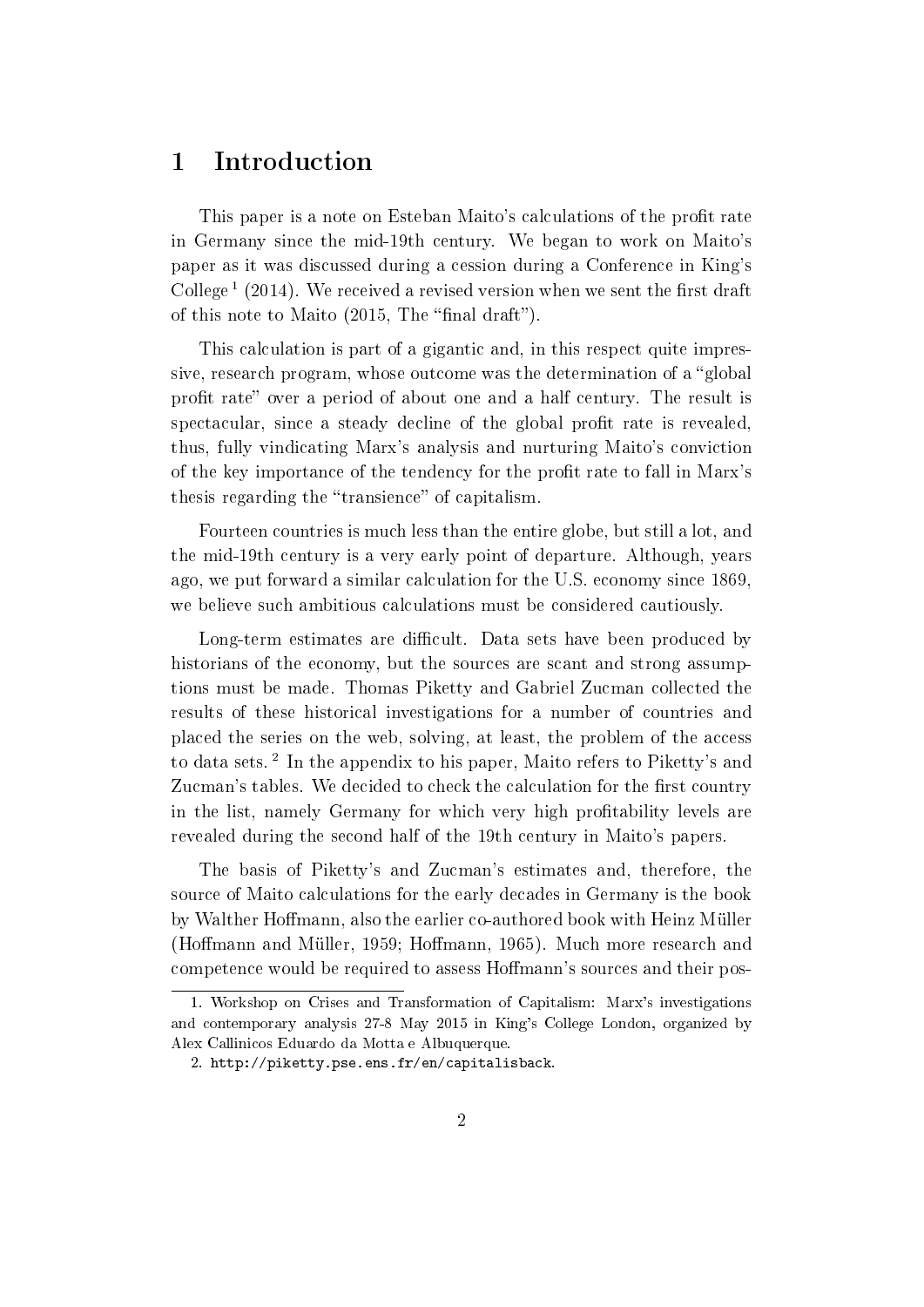sible use for a calculation of profit rates. This is not, anyhow, the object of the present note limited to Maito's use of Homann data, while the relevance of these data is hypothesized. We limit the investigation to the 19th century and the beginning of the 20th century to World War I.

Maito sent us an excel file where his estimates in the second paper are more carefully described. This is the basis of what follows. In Maito's first paper, the profit rate for Germany in his Figure 2 fluctuated between 30 percent and 50 percent during the 1870s and 1880s, that is, signicantly higher than in his second paper and as shown in the series read in the worksheet we received, where the profit rate fluctuates between 25 percent and 40 percent during the two decades.

Our assessment is straightforward:

1. Maito's estimates in one or the other of his calculations are not reliable due the incoherent treatment of the various components of profits and capital.

2. The correction made from one paper to the next is not appropriate.

3. The required corrections has large consequences. The average profit rate during the 1870s and 1880s in Maito's worksheet and second paper is 28 percent. The average profit rate during the same decades is, in our calculation, 6.3 percent.

Taking Maito's measures for the 21st century at face value, a horizontal or upward historical trend of the profit rate would be revealed. In any instance, beginning with such low profit rates during the second half of the 19th century, no calculation of profit rates for the early 21th century could support the thesis of a downward trend.

This note does not investigate Maito's calculations for other countries. In the Figure 5 of Maito's second paper, profit rates of about 50 percent are shown after 1850 in the Netherlands and Sweden. It is hard to imagine the coexistence of such rates with the corrected estimates of 6.3 percent for Germany during the same years.

More work is obviously necessary and seems actually underway. The research program in Li, Xiao, and Zhu 2007 is less ambitious. The United States and the United Kingdom are considered since the 19th century, Japan since 1905, and countries of the Euro zone from 1963 onward. With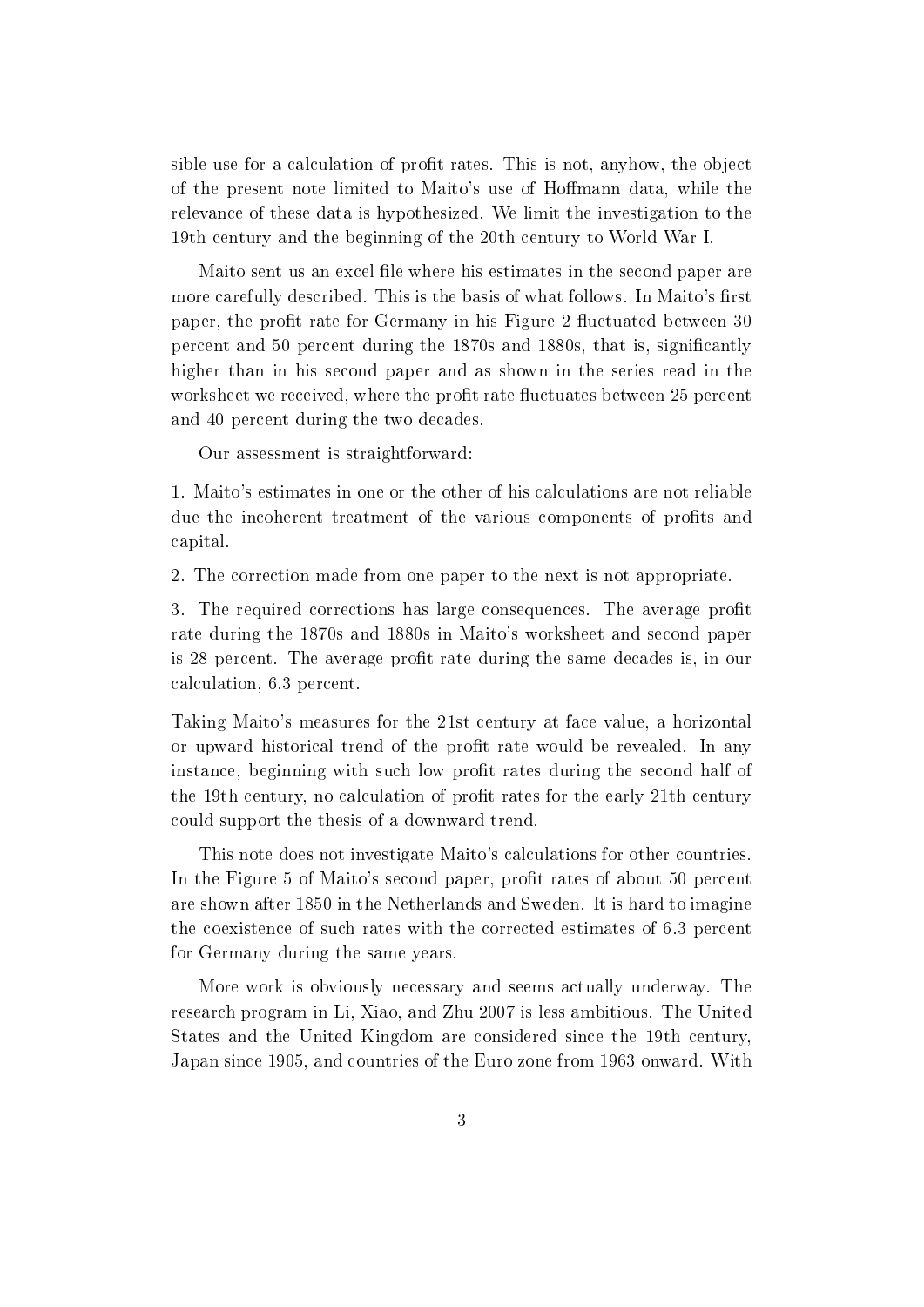respect to Germany, one can cite the work by Thomas Weiß 2015. We will not discuss here the methods used in such studies.

### 2 Data

The section successively considers the data on income and capital from Hoffmann, as in Piketty's and Zucmann's file.

#### 2.1 Income

The data on income are from the worksheet DataDE1c of Piketty and Zucmann.<sup>3</sup> The notation and the definitions of the variables are respectively shown in the first and second columns of Table 1. (The notation is ours.) The last column provides the column letters of the series in Piketty's and Zucman's worksheet.

| Symbol   | Variable                        | Column |
|----------|---------------------------------|--------|
| $Y_K$    | Total capital income            | X      |
| $Y_B$    | Business capital income         | Y      |
| $Y_H$    | Housing capital income          | Z      |
| $Y_A$    | Agricultural capital income     | AА     |
| $Y_F$    | Net foreign capital income      | AВ     |
| $Y_L$    | Total labor income              | A D    |
| $\alpha$ | Share of self-employed in Total | ΒR     |
|          | labor income $(1882-1907)$      |        |

Table  $1$  – Incomes in Hoffman's data (Worsheet DataDE1c)

One can check that  $Y_K = Y_B + Y_H + Y_A + Y_F$ . (In Hoffmann's data, there is no Government income. <sup>4</sup> )

A well-known difficulty in the assessment of various categories of income is the existence of self-employed workers (SEWs). In worksheet DataDE1c, data concerning the share,  $\alpha$ , of the number of SEWs in the

<sup>3.</sup> Germany.xls. http://piketty.pse.ens.fr/en/capitalisback.

<sup>4.</sup> A very small Capital income of the Government can be found in Worksheet DataDE1c, Column AR, derived from another source.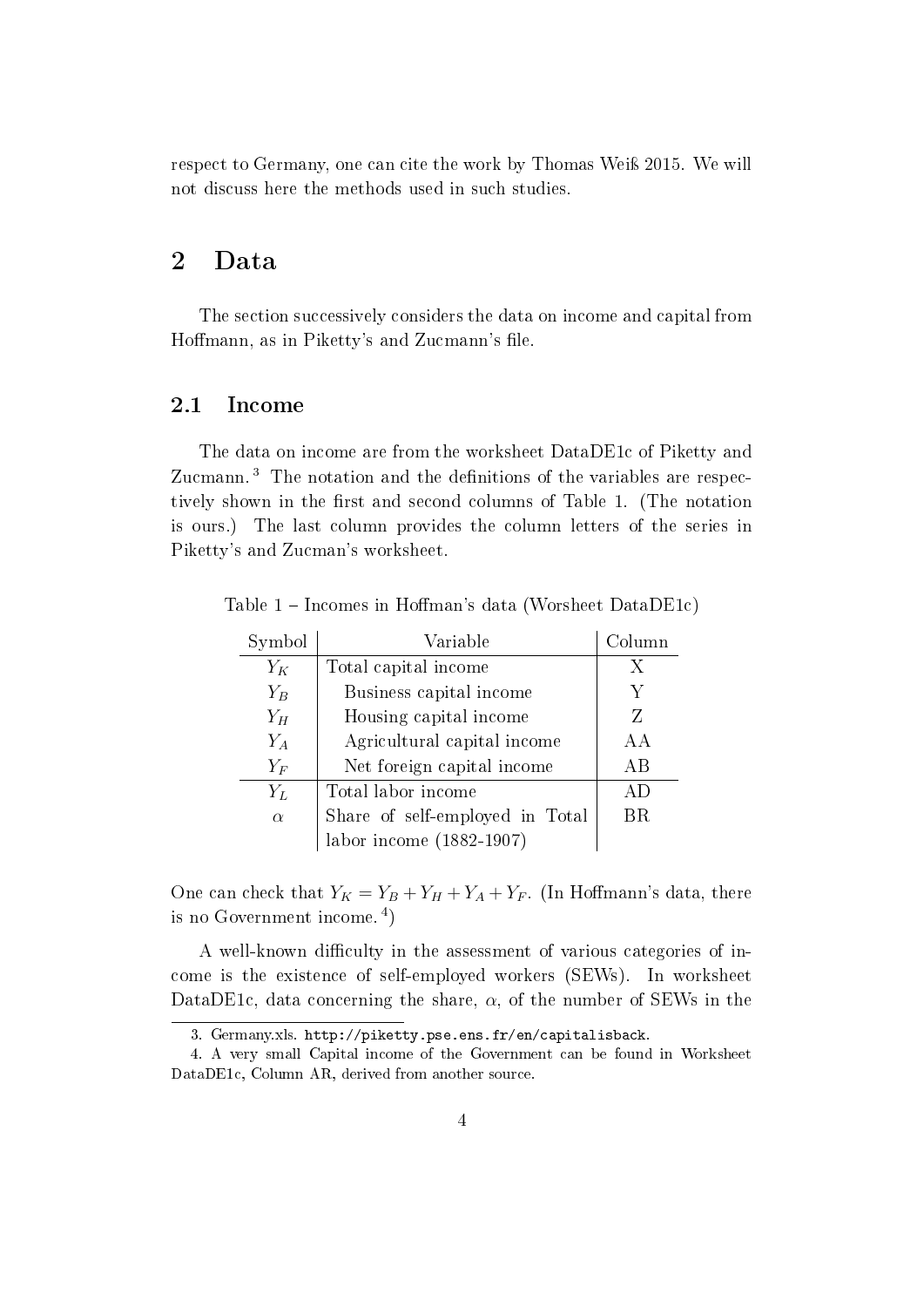total employed population (self-employed and salaried workers) is only provided for the period 1882-1907. In Maito's worksheet (column X), additional data are given for the period 1868-1881 and after 1907. (The series varies linearly with time and can reasonably be retropolated for the earlier years, 1851-1867.) The number of SEWs is, therefore:

Number of self-employed workers  $= \alpha$  Total number of workers

Under the assumption made by Maito that the average income of a SEW is equal to the average income of a worker (from any category), the total income of SEWs is:

$$
Y_S = \alpha Y_L
$$

The key issue is to determine whether this income must be considered as labor income, capital income (profits), or a mix of labor and capital incomes. Maito treats the total of self-employed income as profits.

Finally, Maito's definition of profits is:

$$
Profits = Total capital income + Self-employed income 
$$
\Pi = Y_K + Y_S
$$
$$

### 2.2 Capital

The same worksheet provides data on private and government fixed assets. Tables 2 and 3 are built along the same lines as Table 1.

| Symbol | Variable                                   | Column    |
|--------|--------------------------------------------|-----------|
| $A_N$  | Nonfinancial assets                        | BТ        |
| $A_L$  | Land                                       | <b>BU</b> |
| $A_A$  | Agricultural fixed assets (excluding land) | BW        |
| $A_B$  | Business assets                            | <b>BX</b> |
| $A_H$  | Houses                                     | R V       |

Table  $2$  – Private fixed assets in Hoffman's data (DataDE1c)

One can check that  $A_N = A_L + A_A + A_B + A_H$ .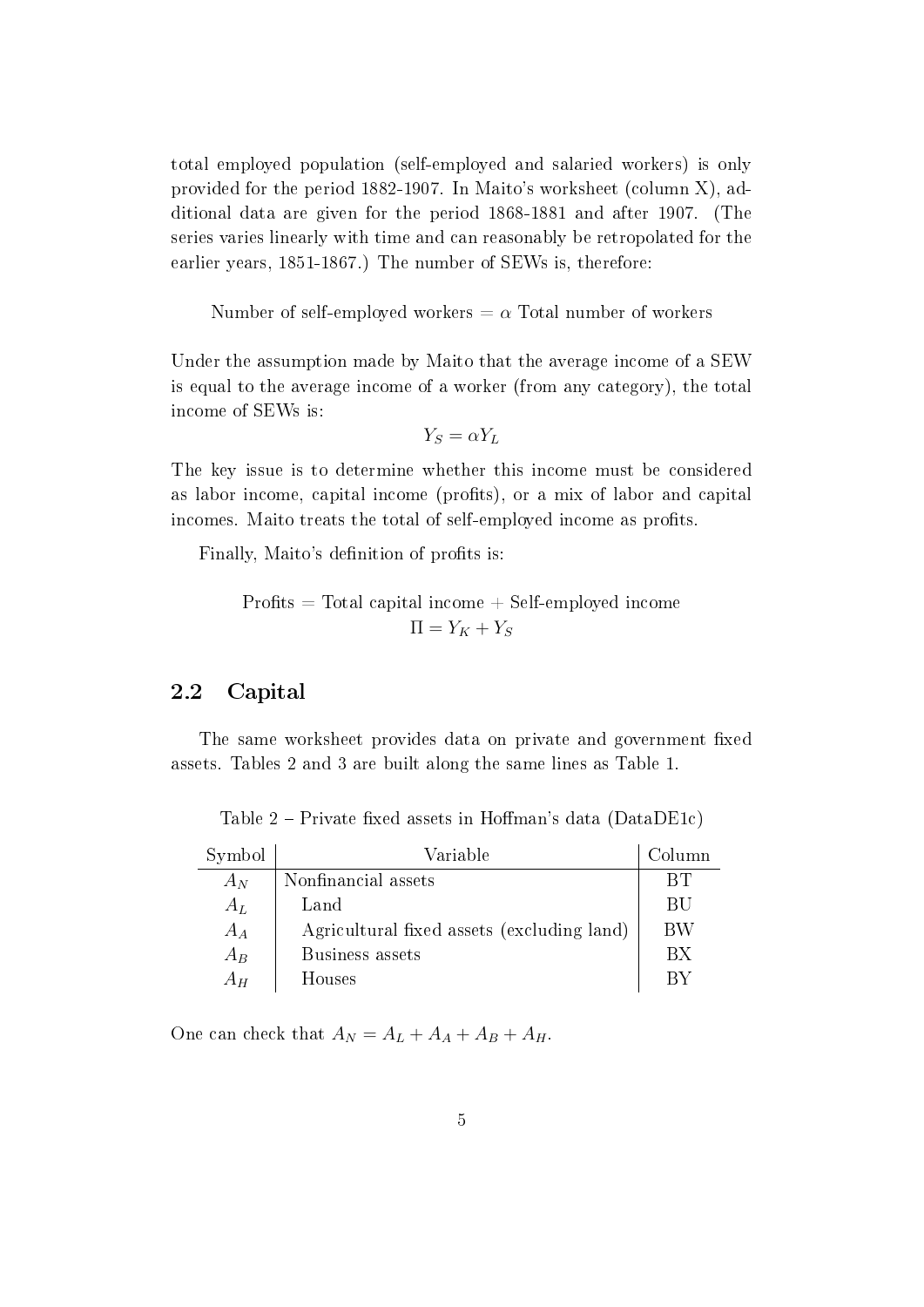| Symbol | Variable                        | Column |
|--------|---------------------------------|--------|
| $A_G$  | Government fixed assets         | €∺H    |
| $A_E$  | Public buildings                | €N     |
| $A_R$  | Public railways at market value | C.I    |
| $A_K$  | Public constructions            |        |

Table  $3$  – Government fixed assets in Hoffman's data (DataDE1c)

One can check that  $A_G = A_E + A_R + A_K$ .

The definition given by Maito of Government fixed assets,  $A<sub>P</sub>$ , excludes Public buildings, and conserves Public railways and Public constructions:

$$
A_P = A_G - A_E = A_R + A_K
$$

Finally, Maito's definition of Capital (government and private) is:

 $Capital = Business$  assets  $+ Government$  fixed assets  $K = A_B + A_P$ 

This definition is narrow, as it excludes Agricultural fixed assets.

### 3 A critical assessment

Two criticisms are put forward regading the lack of coherence in the definitions of profit rates and the questionable treatment of the income of self-employed workers.

#### 3.1 The lack of coherence

Maito's profit rate calculated according to his definition of profits and capital is:

$$
r_M = \frac{\Pi}{K} = \frac{Y_K + Y_S}{A_B + A_P} \quad \text{with} \quad Y_K = Y_B + Y_H + Y_A + Y_F \tag{1}
$$

The definitions of profits in the numerator of the profit rate and capital in the denominator in Equation 1 are not compatible: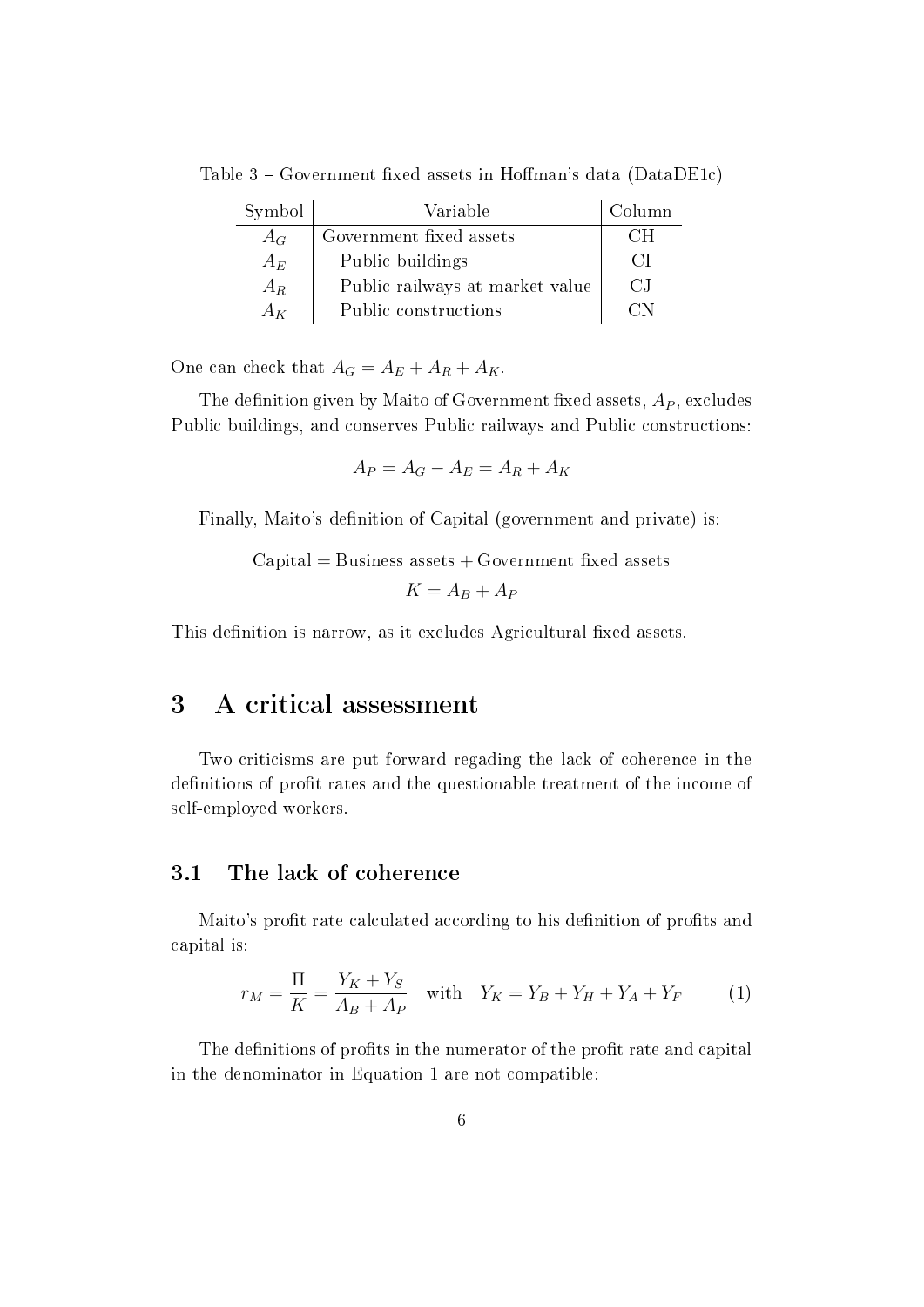1. Since Agricultural capital income is part of profits, Agricultural fixed assets (an important component of capital in those years) must be added to capital besides  $A_B$  and  $A_P$ . Excluding the price of land from capital is a reasonable option given the complexity of the issue (Section 4.5).

2. A second incoherent treatment is that housing capital income is included as a component of profits while Houses are not part of capital. Housing capital income is the sum of rents actually paid to owner and primarily fictitious rents that the owners of self-occupied homes would pay to themselves. Such incomes cannot be treated as components of capital income in the determination of a profit rate à la Marx. Thus, the best option to ensure the consistency of the ratio is to exclude both housing income and capital.

3. In a similar manner, Net foreign capital income is included as a component of profits while the corresponding capital (a stock of securities) is not part of capital. The best option is also to exclude both profits and capital.

4. It is not possible to include (a selected fraction of) the Government fixed assets within capital, since no profit is considered in the data for this capital despite the inclusion of Railways. (The fact that government investment in infrastructures contributes to the profitability of firms is of another nature and would require a specific investigation.)

### 3.2 The treatment of self-employed income as profits

It is not possible to consider the total of self-employed income as profits. SEWs—small farmers, craftmen, and the like—are also workers.

Within contemporary national accounting frameworks two distinct series, respectively the income of SEWs and wages (total labor compensation), are considered. On this basis, a "wage equivalent" can be determined for SEWs under the assumption that their labor would be paid at the same rate as salaried workers. This average wage is then multiplied by the number of SEWs, yielding a "wage equivalent" for SEWs, and the excess of self-employed income over this wage equivalent can be treated as a "profit equivalent". The two "equivalents" are, respectively, added to wages or profits.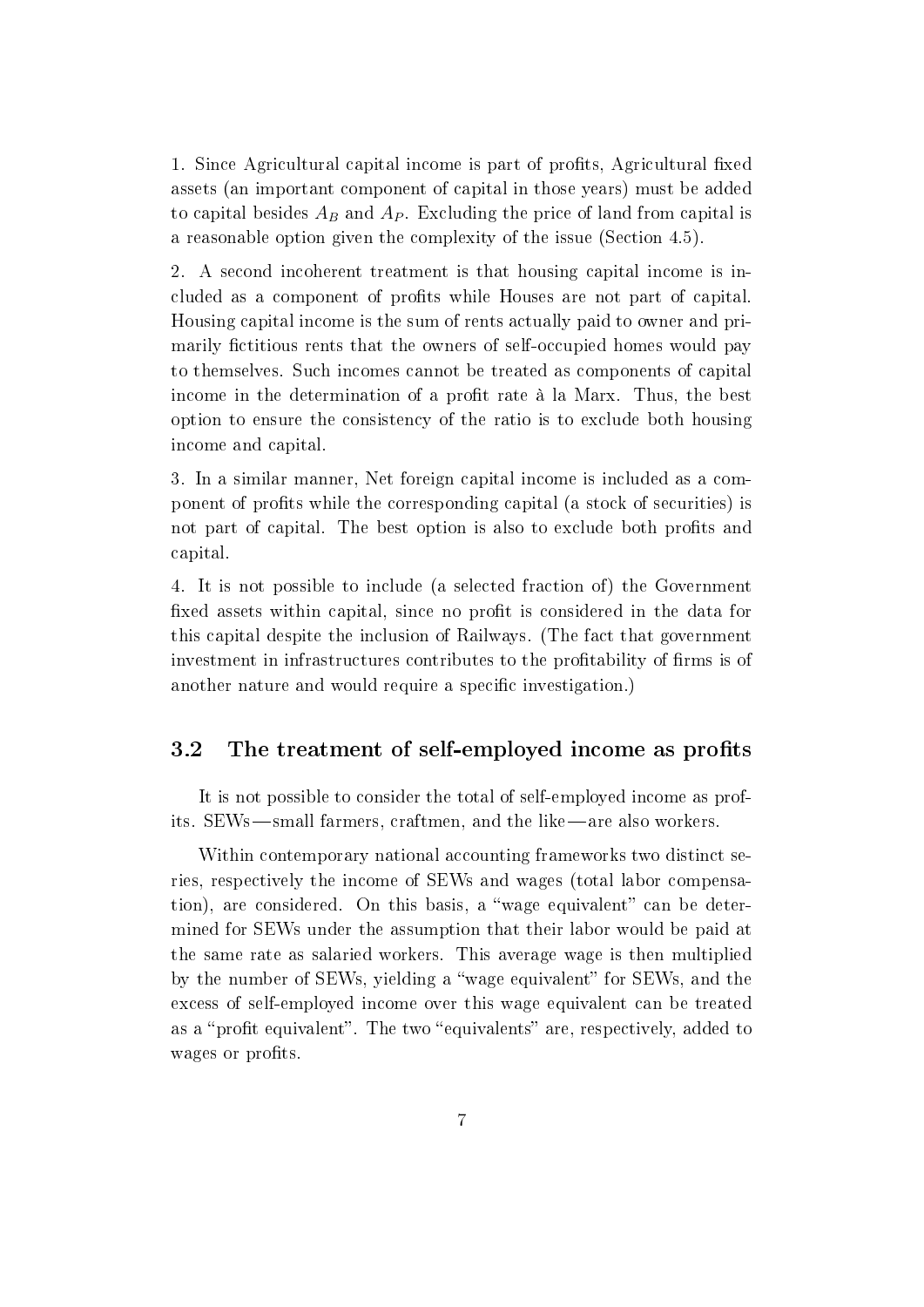In Hoffmann's data, the only available series is Total labor income,  $Y_L$ , including the income of SEWs, and the share,  $\alpha$ , of SEWs in total employment. Maito assumes that SEWs are paid at the same rate as other workers. Under this assumption, there should logically exist no "profit equivalent" and thus nothing to add to Total capital income. But, as mentioned earlier, Maito treats the entire share of SEWs in labor income as profits.

### 4 Six profit rates

This section establishes the link between Maito's estimates of the profit rate and what could be, in our opinion, a relevant definition. This definition is nothing else that the straightforward average profit rate of Agriculture and Business. Section 4.4 is here the key section devoted to the quantitive assessment of Maito's miscalculations (as in Figure 2). We finally further discuss the results obtained for Agriculture and Business, separely and jointly considered.

#### 4.1 A cumulative chain of corrections

As suggested in the previous sections, Maito's profit rate,  $r_M$ , in Equation 1, must be corrected in various respects. The subscript in the notation used for r indicates the number of corrections, as corrections are cumulative:

1. Correcting for the omittance of agricultural capital.  $r_1$  is defined as  $r_M$ but including Agricultural fixed assets in capital in the denominator:

$$
r_1 = \Pi/(K + A_A)
$$

2. Further correcting for Housing capital income and Net foreign capital income. Housing capital income and and Net foreign capital income are subtracted from profits in the numerator since the corresponding assets are not included in the denominator:

$$
r_3 = (\Pi - Y_H - Y_F)/(K + A_A)
$$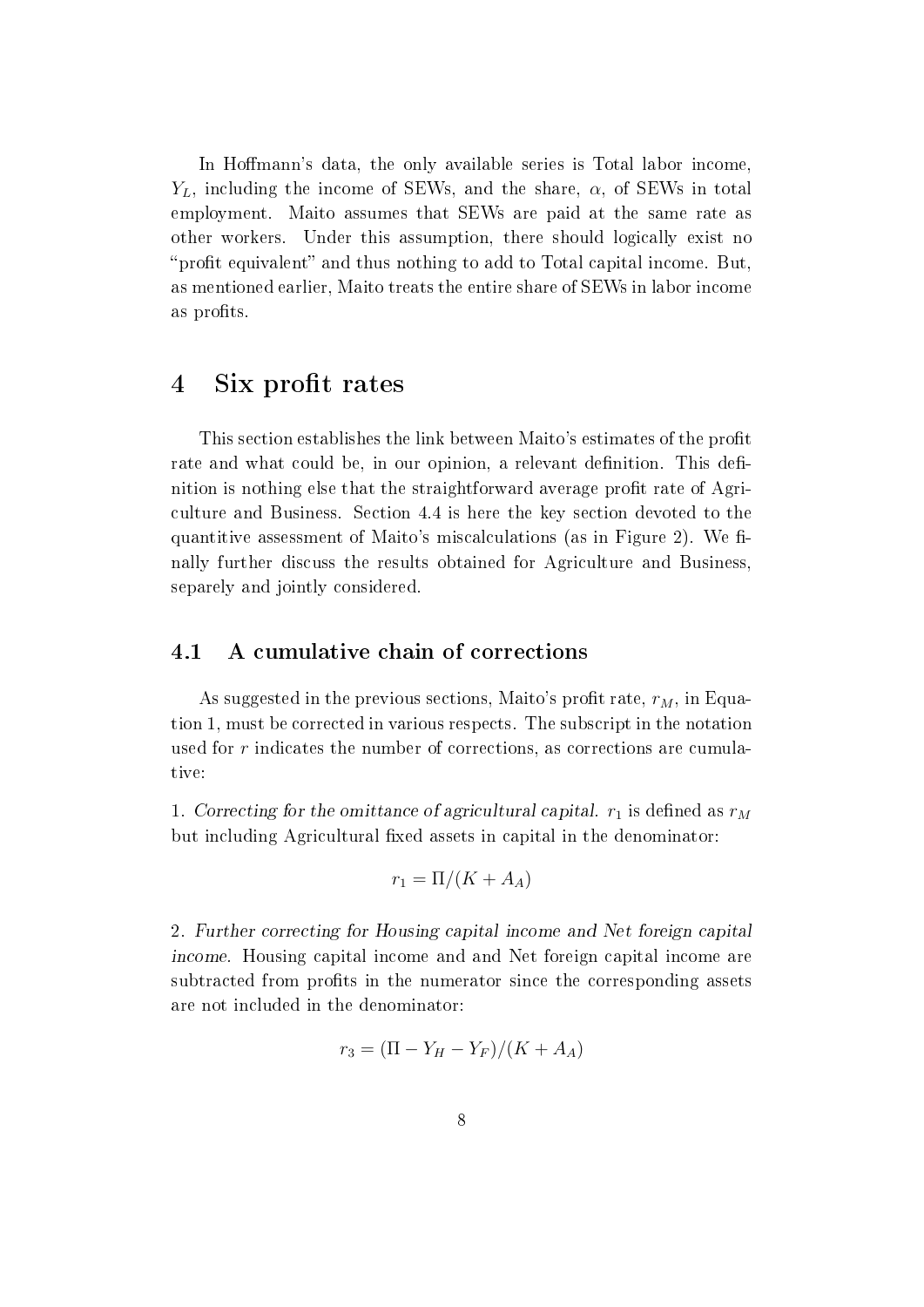3. Further correcting for the inclusion of Public fixed capital in capital. Public Fixed Capital is subtracted from capital in the denominator:

$$
r_4 = (\Pi - Y_H - Y_F)/(K + A_A - A_P)
$$

4. Further correcting for the treatment of the income of SEWs as profits. Self-employed income is subtracted from profits:

$$
r_5 = (\Pi - Y_H - Y_F - Y_S)/(K + A_A - A_P)
$$

### 4.2 Straightforward estimates

The chain of the five above corrections leads to the determination of the average profit rate for two sectors of the economy, namely Agriculture and Business, which could have actually been the straightforward point of departure of the derivation of profit rates from Hoffmann's data:

$$
r_5 = r_{AB} = (Y_A + Y_B)/(A_A + A_B)
$$

This finding suggests the separate calculation of the profit rates of the two sectors which can also be directly determined from the data:

$$
r_A = Y_A/A_A \quad \text{and} \quad r_B = Y_B/A_B
$$

### 4.3 Profit rates in Maito's papers and worksheet

Three alternative series are actually involved in Maito's profit rates:

1. Maito's profit rate as calculated above is slightly different from the profit rate read in his file and shown in his second paper. To distinguish between the two rates, we use the notation  $r_{M_1}$  for Maito's profit rate as in Equation 1, and  $r_{M_2}$  as read in Maito's table.

2. A major difference is observed between the profit rate in Maito's worsheet and second paper, and the series shown in Figure 1 of his first paper. In the series used in the first paper, only Business fixed assets were considered, instead of the joint consideration of Business fixed assets and two components of Government fixed assets in the second paper (while the definition of profits is the same):

$$
r_{M_3} = \frac{Y_C + Y_S}{A_B} = \frac{Y_B + Y_H + Y_A + Y_F + Y_S}{A_B}
$$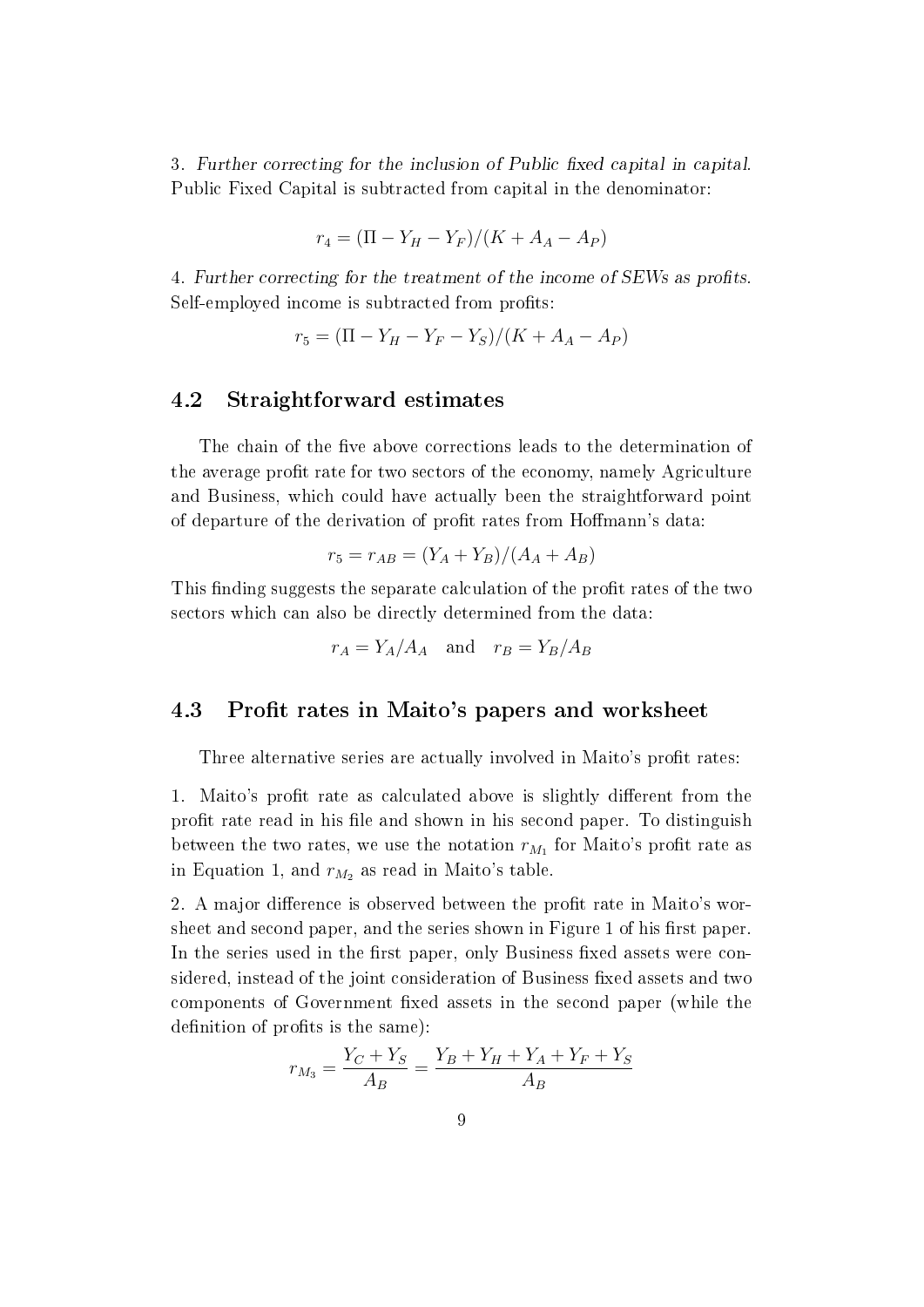As can be expected, when the narrower definition of capital was used, the ensuing profit rate was even larger. As contended in Section 3.1, Maito's new definition is not an improvement in any sense.



Figure  $1$  – Three definitions of profit rates from Maito

 $r_{M_1}$  is the result of our calculation of the profit rate using Maito's definition.  $r_{M_2}$  is the profit rate "read" from Maito's worksheet and shown in his second paper. (The negligible difference between the two series is due to discrepancies in the data.) They both strikingly differ from  $r_{M_3}$ , the reconstruction of Maito's series in Figure 1 of his first paper.

The three estimates for  $r_{M_1}$ ,  $r_{M_2}$ , and  $r_{M_3}$  are shown in Figure 1. The minor difference between  $r_{M_1}$  and  $r_{M_2}$  is due to the discrepancy between two measures of National income, namely "National income, expenditure approach", and "National income, income approach". The major difference is between  $r_{M_3}$  and the two other rates. Our reconstruction in  $r_{M_3}$  is straightforwardly evocative of Maito's curve for Germany in Figure 1 of his first paper, except for the latter years where  $r_{M_3}$  declines less than in Maito's figure.

The discussion in the following section abstracts from Maito's measure in his firt paper and focuses on his worksheet and second paper.

### 4.4 Assessing consequences (Maito's second paper)

Figure 2 shows the values of four profit rates,  $r_{M1}$ ,  $r_1$ ,  $r_2$  and  $r_3$ . (In Maito's worksheet, reservations are made concerning the unreliable character, as mentioned by Piketty, of the data prior to 1870. The results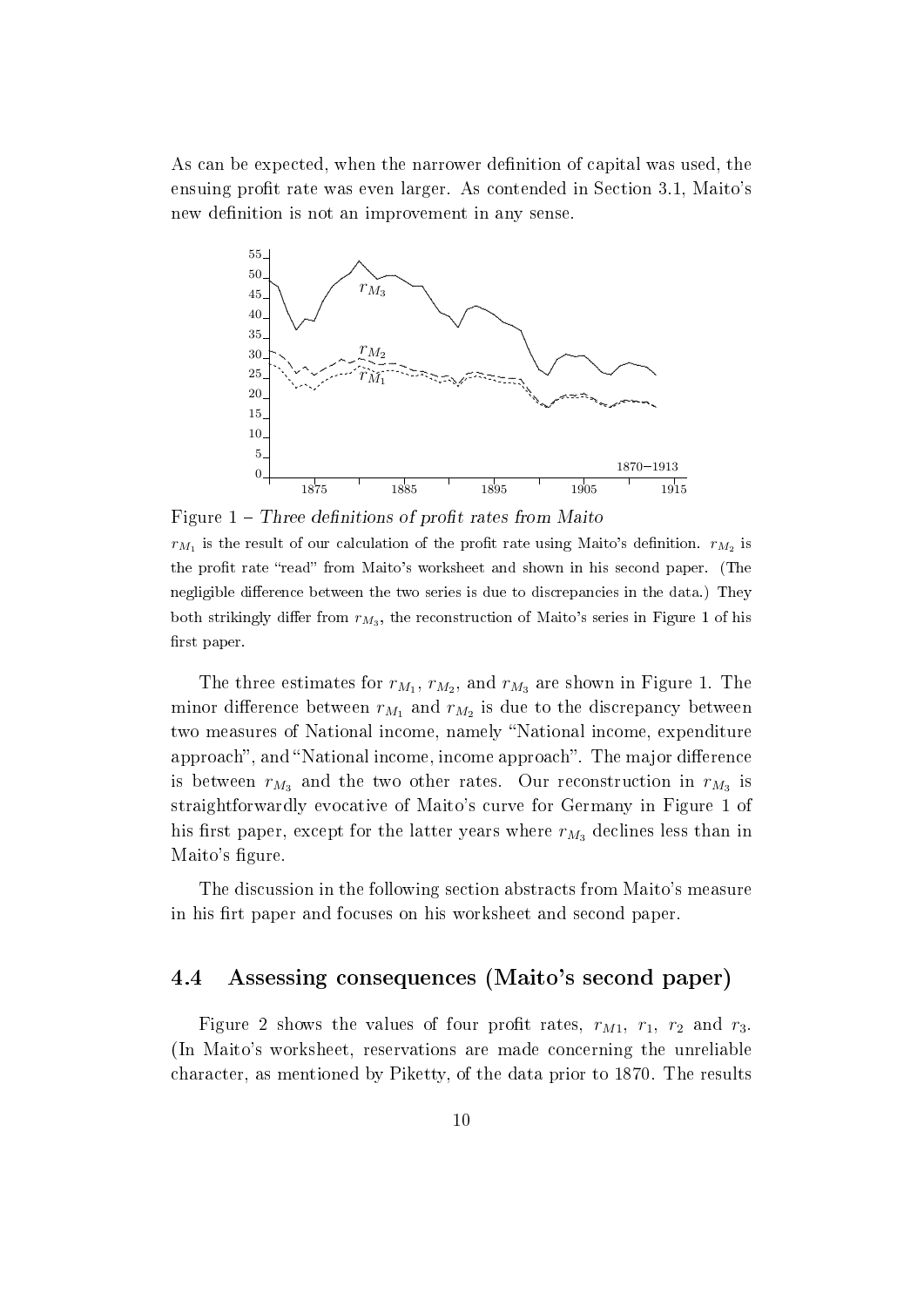of the calculation for earlier years, given Homann's data, are presented in our figure only for information purposes.)



Figure 2 – Alternative uses of Hoffmann's data: The gradual corrrection of Maito's profit rates in Germany during the second half of the 19th century The definitions of profit rates are given in Section 4.1, beginning with Maito's profit rate  $r_{M_1}$  as read in his worksheet.  $r_5$  is the outcome of five cumulative corrections, 5.5 percent in the 1870s compared to 28.4 percent for  $r_{M_1}$ . As suggested by Arrow (a), the main correction is the introduction of consideration of Agricultural fixed assets into Maito's calculation.

At the bottom of the set of curves, one can observe the profile of  $r_5$ , cumulating the five corrections, also the average profit rate of Business and Agriculture considered jointly, which we consider as the most realistic measurement given Hoffmann's data. The values and trend observed for  $r_5$  reveal a upward trend from 5 to 9 percent, to be compared to Maito's estimates,  $r_{M_1}$ , on top of the figure, with profit rates four or five times larger and a declining trend from 30 percent to less than 20 pecent during the period.

A closer examination of Figure 2 shows that the major miscalculation in Maito's estimates is the exclusion of the fixed capital of Agriculture (whose effect is symbolically represented by Arrow  $(a)$ ) to which about 20 percentage points (within almost  $30$ ) can be imputed during the first half of the period. A second difference of about 5 or 6 percentage points is the effect of the treatment of the total income of SEWs as profits (Arrow  $(b)$ ). About two percentage points can be pinned on the treatment of Houses and Public capital. (Net foreign capital income is negligible.)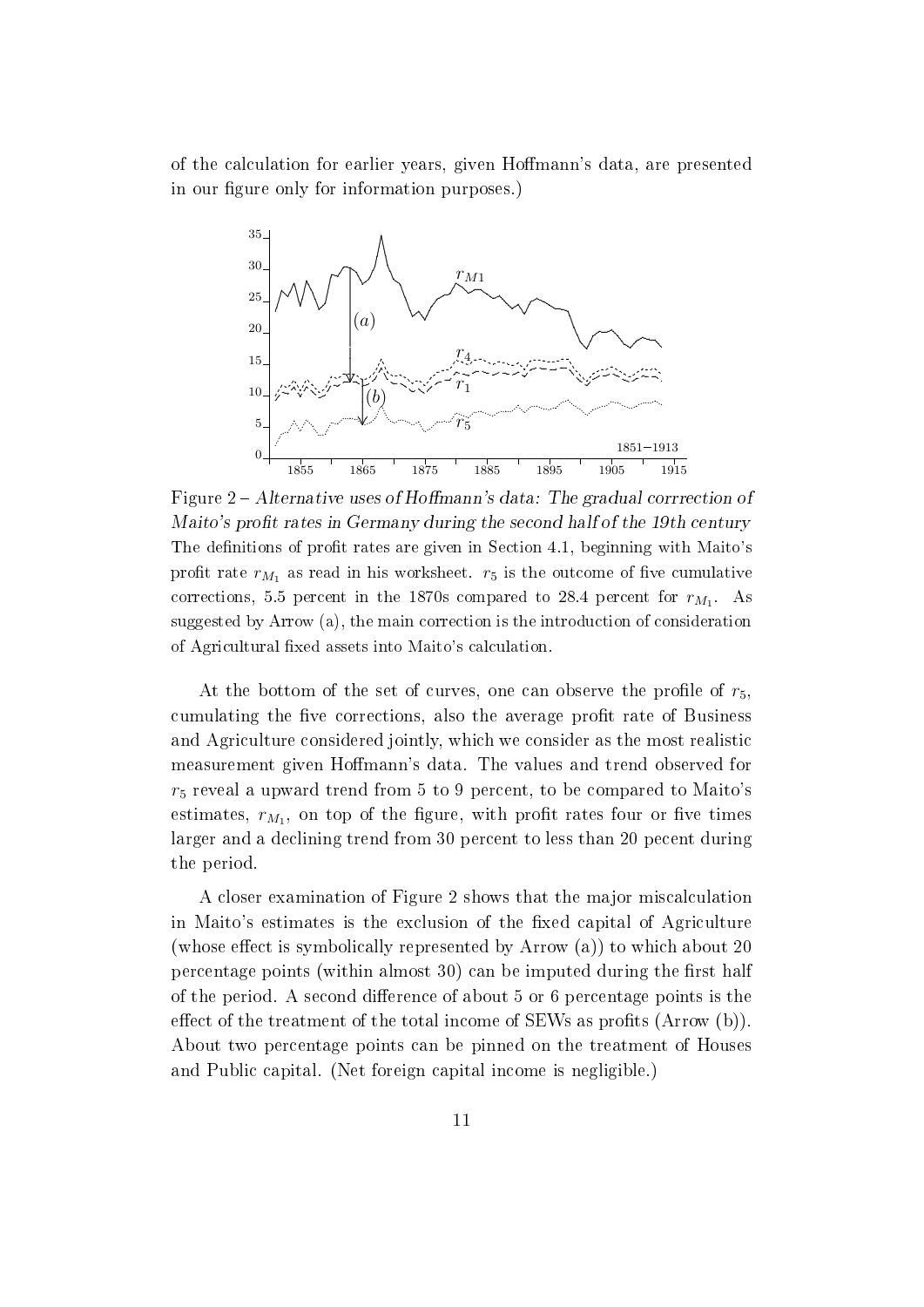#### 4.5 Profit rates in Agriculture and Business

Figure 3 shows the ratio of Agricultural fixed assets and Business fixed assets. In the middle of the 19th century, fixed assets in Agriculture were 2.5 larger than in Business. The ratio diminished to the end of the century and, in 1898, the two stocks of assets were equal. The figure also shows the ratio of profits in the two sectors. During the first decades the profits in Agriculture were equal to those of Business, and declined to half of the profits of Business after 1900.



Figure  $3$  – Hoffmann's data: The ratios of (1) Agricultural fixed assets and Business fixed assets, and (2) Agricultural capital income and Business capital income

The two ratios illustrate the comparative size of the two sectors Agriculture and Business. The first ratio emphasizes the importance of Agricultural fixed assets, that Maito neglects in his computation of profit rates.

The exclusion of land by Maito from the nonfinancial assets of Agriculture was certainly the best choice. (A first difficulty is that not only agricultural land is considered in the data.) It must be emphasized, however, that this issue is controversial. For example, Piketty contends (2014, 197) that in the late 19th century investments and improvements already accounted in Britain and France for "three-quarters of the value of land and probably more". If such ratios were considered for Germany during the second half of the 19th century, the profit rate for the aggregate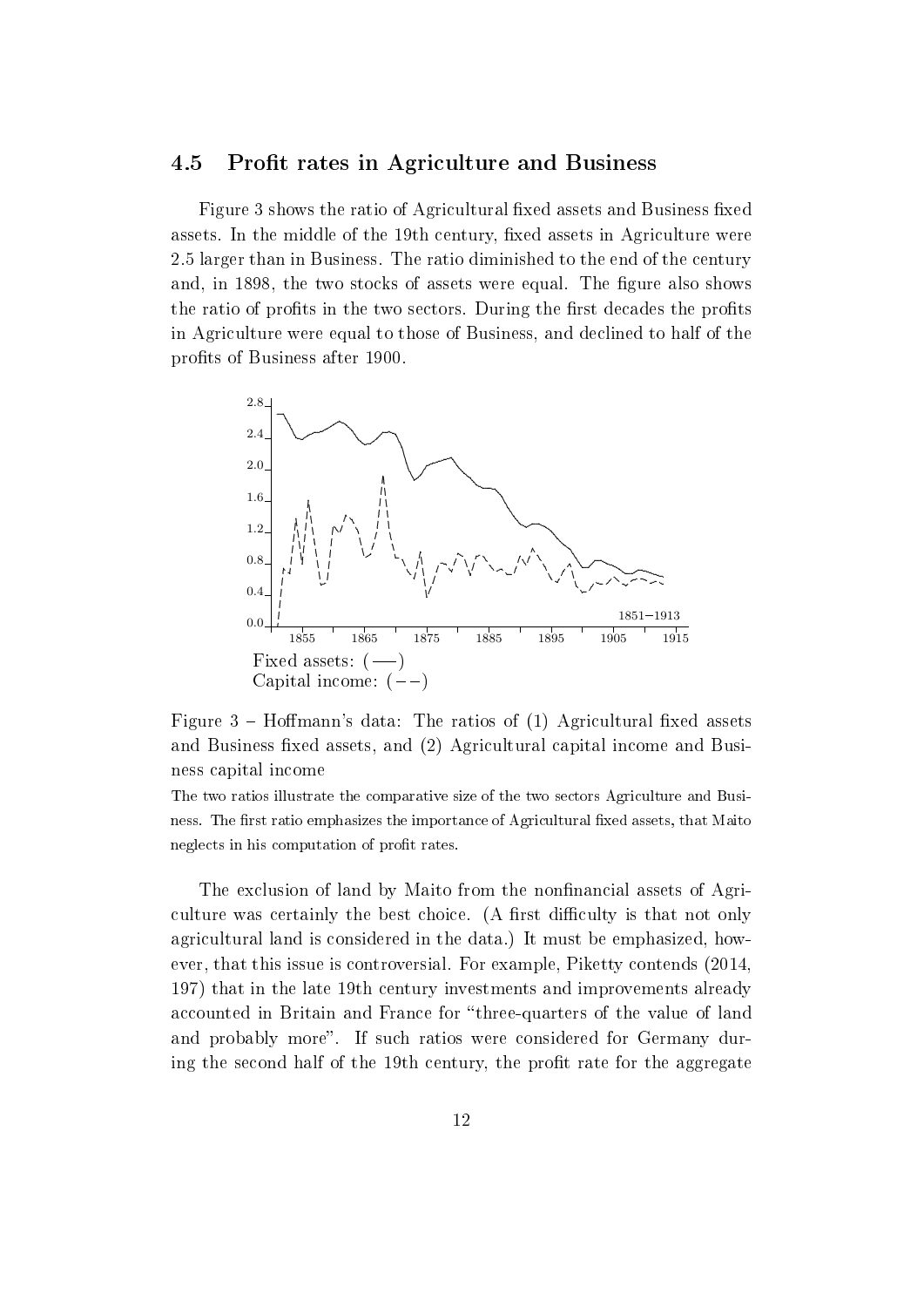economy would be further dramatically reduced. We do not know how Homann solved these problems. This is, however, an example of what we meant in the introduction to this paper, referring to the necessary critical assessment of Homann's sources and methods.



Figure 4 – Hoffmann's data: The profit rate of Agriculture and Business  $r_A$  and  $r_B$  are respectively the profit rates of Agriculture and Business, straightforwardly derived from Hoffmann's data, that is, the simplest and best measures of profitability in Germany during these data.  $r_{AB}$  is the average profit rate for the two sectors. The rise of the profit rate of Agriculture from 1875 onward reveals a catchingup of the protability of the sector with business rates, and is at the origin of the upward trend of the average profit rate of the two sectors.

Figure 4 shows the profit rates in Agriculture and Business, and in the average of the two sectors as in  $r_5 = r_{AB}$ . Agriculture was not only large but also profitable. The main result is that, though the profit rate of Business was larger than the profit rate of Agriculture during the first half of the period, the strict limitation to Business would not have yielded a decline of the profit rate prior to World War I.

# 5 Conclusion: A secular upward trend of the profit rate?

To sum up, in our opinion, a number of miscalculations in Maito's attempt to determine secular profit rates in Germany led to unrealistic estimates, and the dramatic historical downward trend of the profit rate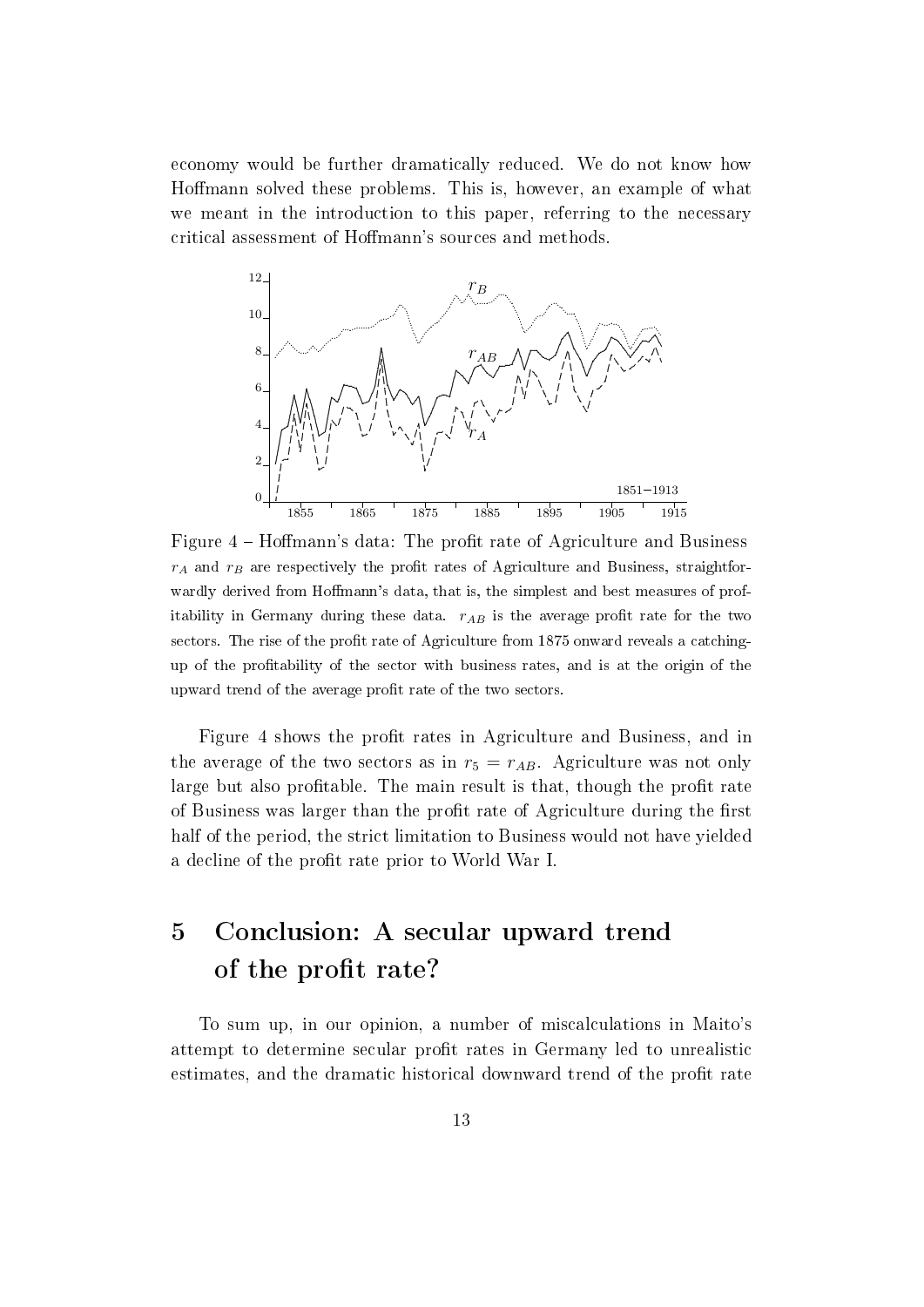from the 19th century to World War I vanishes when the necessary corrections are made. Beginning with the low values of profit rates revealed in Homann's data for the 1870s and 1880s, it is hard to imagine a historical declining trend up to the early 21st in these measures.

This does not mean, obviously, that the framework of trajectories à la Marx and the thesis of the historical character of capitalism are disproved. First, the relevance of Hoffmann's data in a calculation of profit rates cannot be taken for granted; second, the dynamics of capitalism are more complex (Duménil and Lévy, 2016).